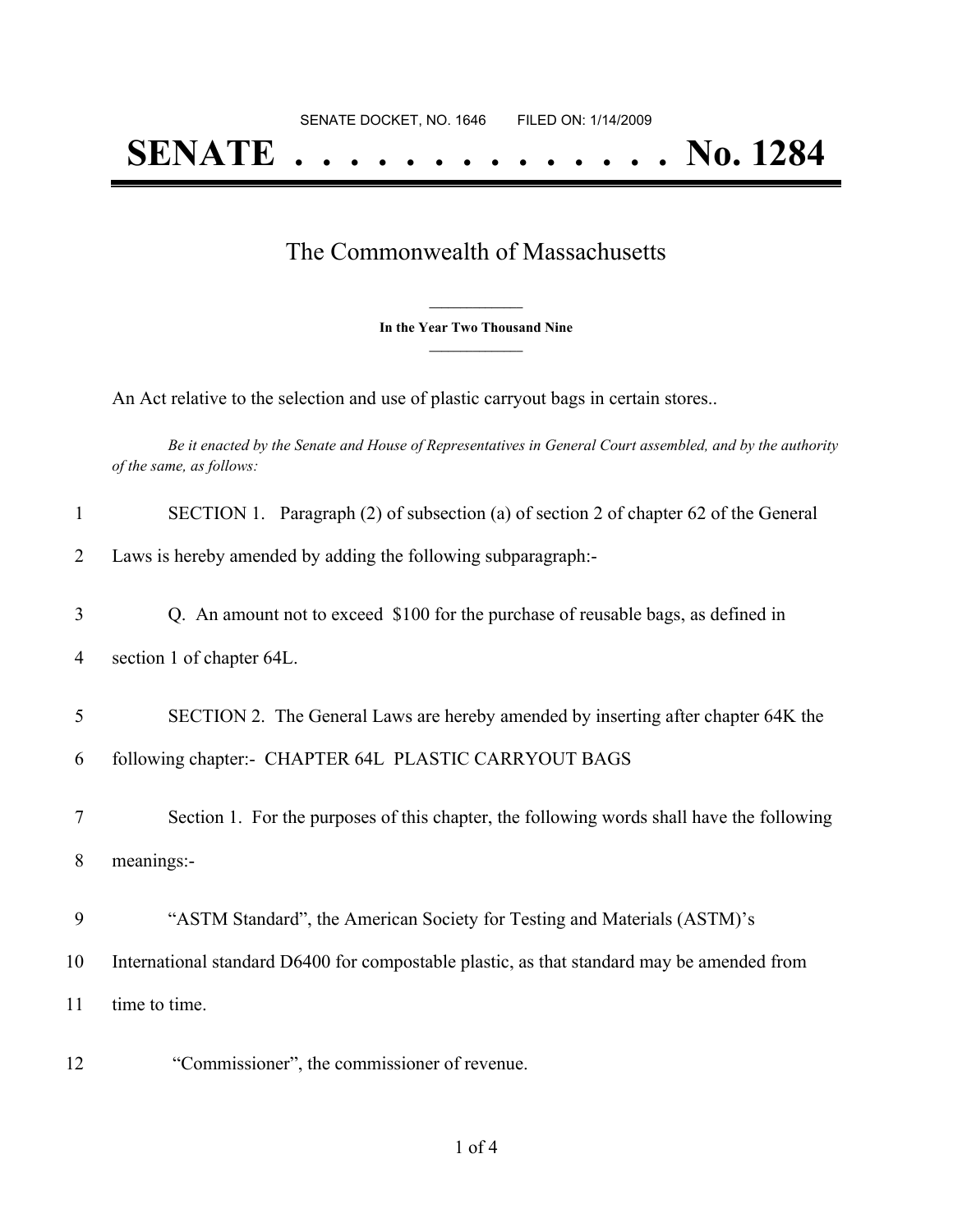| 13 | "Compostable plastic carryout bag", a plastic carryout bag which conforms to the current            |
|----|-----------------------------------------------------------------------------------------------------|
| 14 | ASTM-Standard Specifications for compostability and is certified and labeled as meeting the         |
| 15 | ASTM-Standard by a recognized verification entity such as the Biodegradable Product Institute.      |
| 16 | "Plastic carryout bag", a plastic carryout bag provided by a store to a customer at the             |
| 17 | point of sale for the purpose of carrying purchased items from the store. "Plastic carryout bag"    |
| 18 | shall not include plastic bags in which loose produce is placed by the customer to deliver such     |
| 19 | items to the point of sale area of a store.                                                         |
| 20 | "Reusable bag", a bag with handles that is specifically designed and manufactured for               |
| 21 | multiple reuse and is either made of cloth or other machine washable fabric and/or made of          |
| 22 | durable plastic that is at least 2.25 mils thick.                                                   |
| 23 | "Store", a retail establishment that grossed in excess of \$1,000,000 during the previous           |
| 24 | tax year.                                                                                           |
| 25 | Section 2. Every store shall pay to the commissioner an excise equal to .02 cents per               |
| 26 | plastic carryout bag provided to customers during the tax year.                                     |
| 27 | Section 3. No customer shall pay an excise on: the customer's own plastic or                        |
| 28 | compostable plastic carryout bag that the customer brought into the store and uses to carry         |
| 29 | purchased items from the store; on paper bags; on any bag if the customer requests that plastic     |
| 30 | carryout bags not be used; any compostable plastic carryout bag provided to the customer by a       |
| 31 | store; or on any reusable bag the customer uses to carry purchased items out of the store.          |
| 32 | Section 4. All sums received from each store pursuant to the excise imposed by this                 |
| 33 | chapter shall be credited as follows: (1) 50 per cent shall be returned to store that collected the |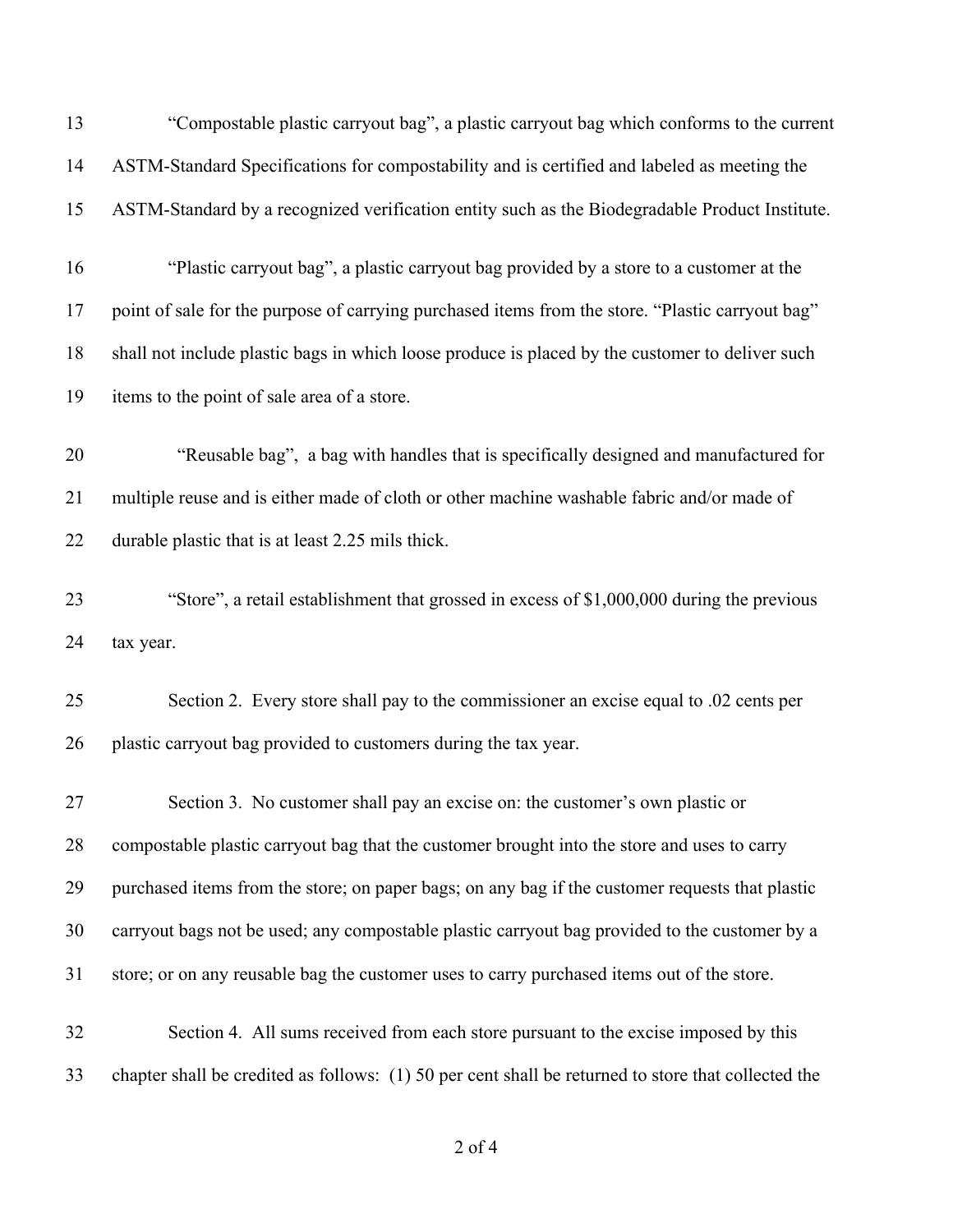| 34 | excise, as the commissioner shall determine, for the purposes of improving recycling practices,      |
|----|------------------------------------------------------------------------------------------------------|
| 35 | and recycling awareness within such stores, and to provide educational materials to encourage        |
| 36 | the reducing, reusing, and recyling of paper and plastic carryout bags and to make these             |
| 37 | materials available to customers; and (2) 50 per cent shall be credited to Commonwealth for          |
| 38 | related purposes consistent with the recycling plan of the solid waste master plan.                  |
| 39 | Section 5. The commissioner shall promulgate regulations to carry out this chapter.                  |
| 40 | SECTION 3. Said 64L of the General Laws is hereby further amended by striking out                    |
| 41 | section 2, inserted by section 2 of this act, and inserting in place thereof the following section:- |
| 42 | Section 2. Every store shall pay to the commissioner an excise equal to .05 cents per                |
| 43 | plastic carryout bag provided to customers during the tax year.                                      |
| 44 | SECTION 4. Said 64L is hereby further amended by striking out section 2, inserted by                 |
| 45 | section 3, and inserting in place thereof the following section:-                                    |
| 46 | Section 2. Every store shall pay to the commissioner an excise equal to .07 cents per                |
| 47 | plastic carryout bag provided to customers during the tax year.                                      |
| 48 | SECTION 5. Said 64L is hereby further amended by striking out section 2, inserted by                 |
| 49 | section 4, and inserting in place thereof the following section:-                                    |
| 50 | Section 2. Every store shall pay to the commissioner an excise equal to .09 cents per                |
| 51 | plastic carryout bag provided to customers during the tax year.                                      |
| 52 | SECTION 6. Said 64L is hereby further amended by striking out section 2, inserted by                 |
| 53 | section 5, and inserting in place thereof the following section:-                                    |

of 4